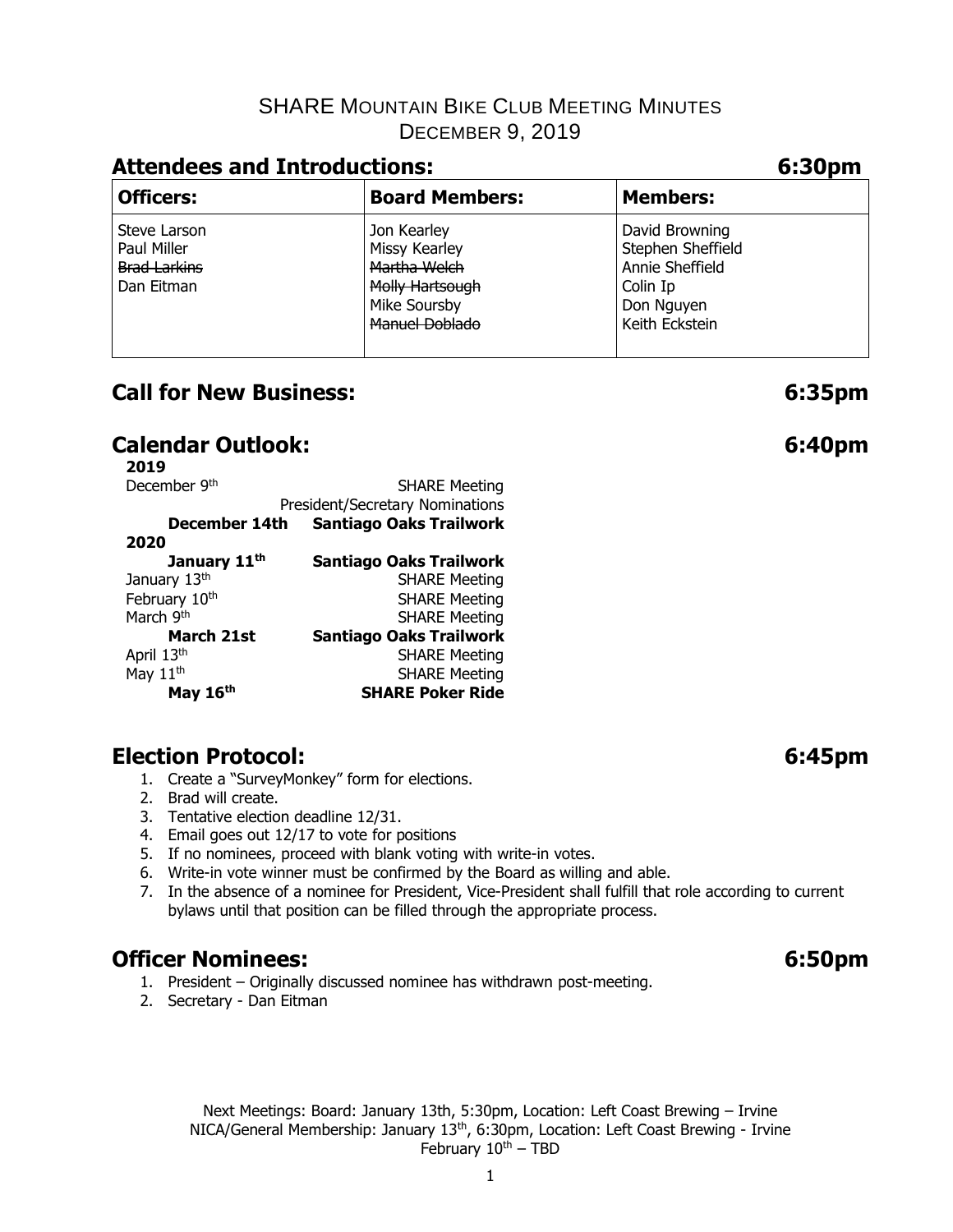# **Director Nominees: 6:55pm**

- 1. All Positions
	- a. Stephen Sheffield
	- b. Manuel Doblado
	- c. Current Directors are nominated for the following year.
	- d. Specific position refinements and adjustments to be discussed at that time.

## **Officer Reports: 7:00pm**

| <b>President: Steve Larson</b>  | $\bullet$ CAMTB<br>Membership - \$5/SHARE Member 12/19 and 7/20.<br>$\circ$<br>Initial commitment to July 2021 then re-evaluated.<br>$\circ$<br>Current \$ reserves support 10 years of support at current<br>$\circ$<br>membership levels.<br>Purpose - focus on CA-specific issues not otherwise addressed<br>$\circ$<br>by IMBA at the State Level.<br>Initiated at the CA Trails and Greenways conference in April of<br>$\circ$<br>2019.<br>CAMTB exists as a $501(c)(4)$ to be able to engage with political<br>$\circ$<br>bodies and lobbyists at the State Level.<br>Executive Director has been hired to set the organization up<br>$\circ$<br>and determine sources of funding.<br>Under proposed affiliation with CAMTB, of \$39 fee, \$12 goes to<br>$\circ$<br>IMBA and \$5 goes to CAMTB.<br>Board Decision - Proceed w/ CAMTB Affiliation through start-<br>$\circ$<br>up phase.<br>www.camtb.org<br>$\circ$ |  |  |
|---------------------------------|-----------------------------------------------------------------------------------------------------------------------------------------------------------------------------------------------------------------------------------------------------------------------------------------------------------------------------------------------------------------------------------------------------------------------------------------------------------------------------------------------------------------------------------------------------------------------------------------------------------------------------------------------------------------------------------------------------------------------------------------------------------------------------------------------------------------------------------------------------------------------------------------------------------------------------|--|--|
| <b>VP: Paul Miller</b>          | • Nothing to report.                                                                                                                                                                                                                                                                                                                                                                                                                                                                                                                                                                                                                                                                                                                                                                                                                                                                                                        |  |  |
| <b>Membership:</b> Steve Larson | $\bullet$ (4) New, (208) Total<br>• Join/Renewals over Time: 166 in 2017, 202 in 2018, 237 in 2019                                                                                                                                                                                                                                                                                                                                                                                                                                                                                                                                                                                                                                                                                                                                                                                                                          |  |  |
| Secretary: Dan Eitman           | • Review Minutes; Identify January/February meeting location.<br>• January 13 <sup>th</sup> – Left Coast in Irvine, NICA reach-out by Steve, Left-<br>Coast reach-out by Dan.<br>• February $10^{th}$ – TBD                                                                                                                                                                                                                                                                                                                                                                                                                                                                                                                                                                                                                                                                                                                 |  |  |
| <b>Treasurer: Brad Larkins</b>  | • Refer to attached Financial Report.<br>• SHARE Balance Sheet:<br>\$16,899.61 in all accounts<br>$\circ$<br>\$11,574.30 in reserve<br>$\circ$<br>• Expenses:<br>New RV Storage: \$250/mo + \$250/1st + \$50 for (2) FOB's<br>$\circ$<br><b>CAMTB Financial Support:</b><br>$\circ$<br>\$5/SHARE Member in December 2019<br><b>55/SHARE Member in July 2020</b><br>501(c)(3) SHARE, giving to 501(c)(4) CAMTB Organization-<br>continue research issues. None found so far.<br>$\bullet$ Income:<br>• Next REI Grant preliminary request due in January:                                                                                                                                                                                                                                                                                                                                                                    |  |  |

Next Meetings: Board: January 13th, 5:30pm, Location: Left Coast Brewing – Irvine NICA/General Membership: January 13<sup>th</sup>, 6:30pm, Location: Left Coast Brewing - Irvine February  $10^{th}$  – TBD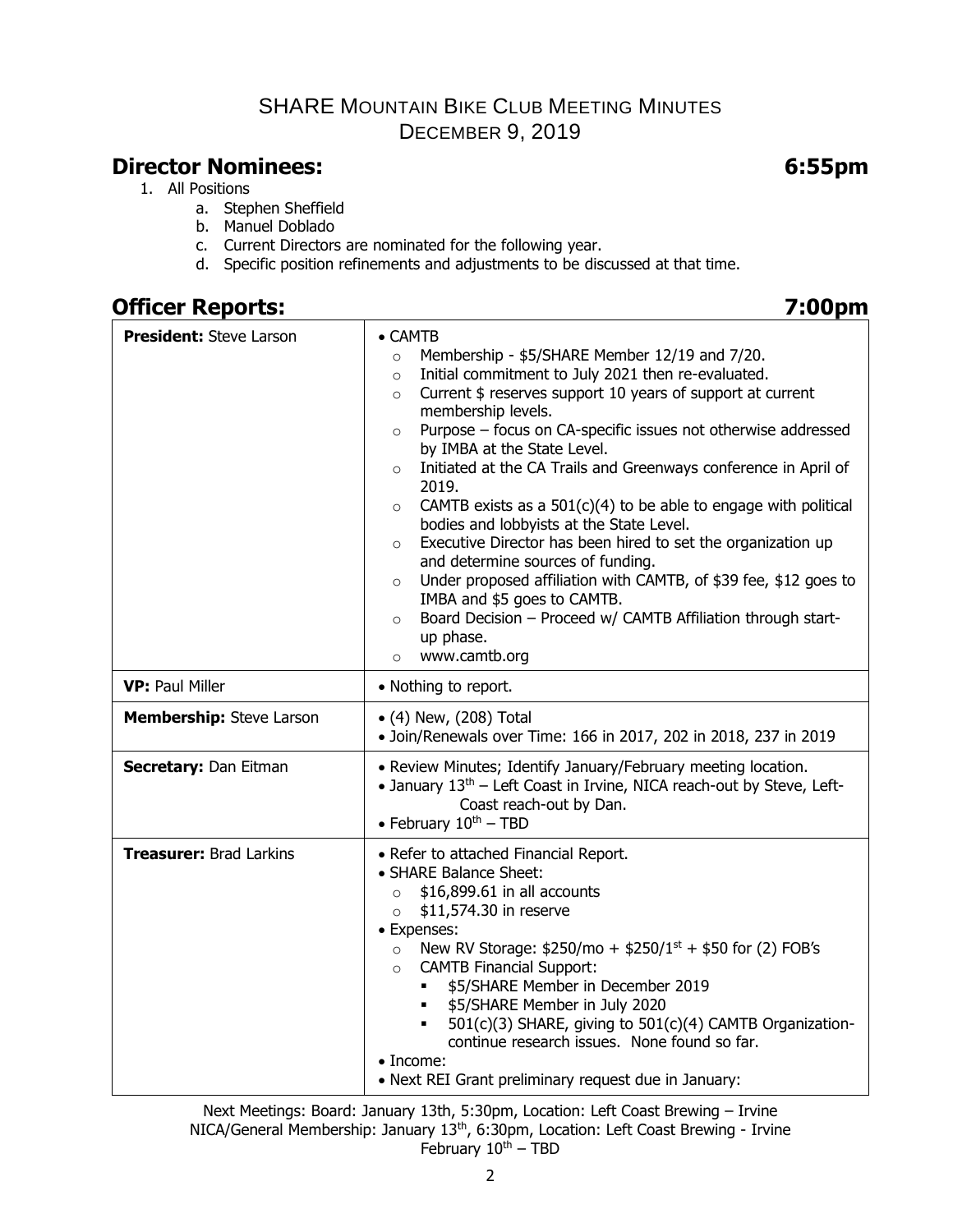| Bells, Tool Stands, New Trails, New Bike Parks.<br>New Bike Park at Irvine Park? Other potential locations?<br>Submit ideas to president@sharemtb.com |  |
|-------------------------------------------------------------------------------------------------------------------------------------------------------|--|
|-------------------------------------------------------------------------------------------------------------------------------------------------------|--|

# **Director Reports: 7:15pm**

| <b>Park Rep.:</b><br>Jon Kearley                                                                       | $\bullet$ Trail boss tools came in.<br>• Jon to distribute.                                                                                                                                                                                                                                                                                                                                                                                                                                                                                |
|--------------------------------------------------------------------------------------------------------|--------------------------------------------------------------------------------------------------------------------------------------------------------------------------------------------------------------------------------------------------------------------------------------------------------------------------------------------------------------------------------------------------------------------------------------------------------------------------------------------------------------------------------------------|
| <b>Bell Coordinator:</b><br>Martha Welch                                                               | • (400) Magnetic Bear Bells (passive) delivered to LCF. Ample supply<br>of ringer bells remain as they are not as preferred.<br>• Refer to attached spreadsheet for bell inventory.<br>• Identify future events and ranger partnerships to distribute bells.<br>• Giving out bells through personal contact instead of passive boxes<br>increases SHARE's visibility. If a formal give-away, then<br>invest in table-covers to go along with the tables.<br>• What has been the "get". Goodwill? Being asked to be a part of<br>the table? |
| <b>Volunteer Coordinator</b><br>Vacant                                                                 | • No Report                                                                                                                                                                                                                                                                                                                                                                                                                                                                                                                                |
| <b>Event/Activities:</b><br>Molly Hartsough                                                            | • No Report                                                                                                                                                                                                                                                                                                                                                                                                                                                                                                                                |
| <b>Communications:</b><br>Vacant<br>Missy - Instagram/Facebook<br>Mike/Brad - Website<br>Steve - Email | • SHARE outreach on trail advocacy.<br>• Bike Park signature gathering on Facebook.                                                                                                                                                                                                                                                                                                                                                                                                                                                        |
| Sponsorship:<br>Manuel Doblado                                                                         | • Troy Lee $-$ positive response<br>• Shimano $-$ (40) pairs of Pulaski Gloves                                                                                                                                                                                                                                                                                                                                                                                                                                                             |

# **Park/Area Reports: 7:30pm**

| . , ,   po.                       | <i>.</i>                                                                                                                            |  |
|-----------------------------------|-------------------------------------------------------------------------------------------------------------------------------------|--|
| <b>Gov't/Land Manager Reports</b> | • 2014 Irvine Ranch Open Space on Board of Supervisors' Meeting<br>for 12/17 @ 9:30am to adopt. Managed Access status<br>confirmed. |  |
| <b>Crystal Cove</b>               | • No report.                                                                                                                        |  |
| <b>LCWP</b>                       | • No report.                                                                                                                        |  |
| <b>Aliso/Wood Canyons</b>         | • No report.                                                                                                                        |  |
| <b>Whiting Ranch</b>              | • No report. Trailwork day pending. Ranger(s) Jeremy and Art.                                                                       |  |
| <b>Santiago Oaks</b>              | • 12/7 Trailwork rained out, alternate date of 12/14 confirmed.                                                                     |  |
| <b>Peters Canyon</b>              | • No report.                                                                                                                        |  |
| <b>O'Neill</b>                    | • No report.                                                                                                                        |  |

Next Meetings: Board: January 13th, 5:30pm, Location: Left Coast Brewing – Irvine NICA/General Membership: January 13th, 6:30pm, Location: Left Coast Brewing - Irvine February  $10^{th}$  – TBD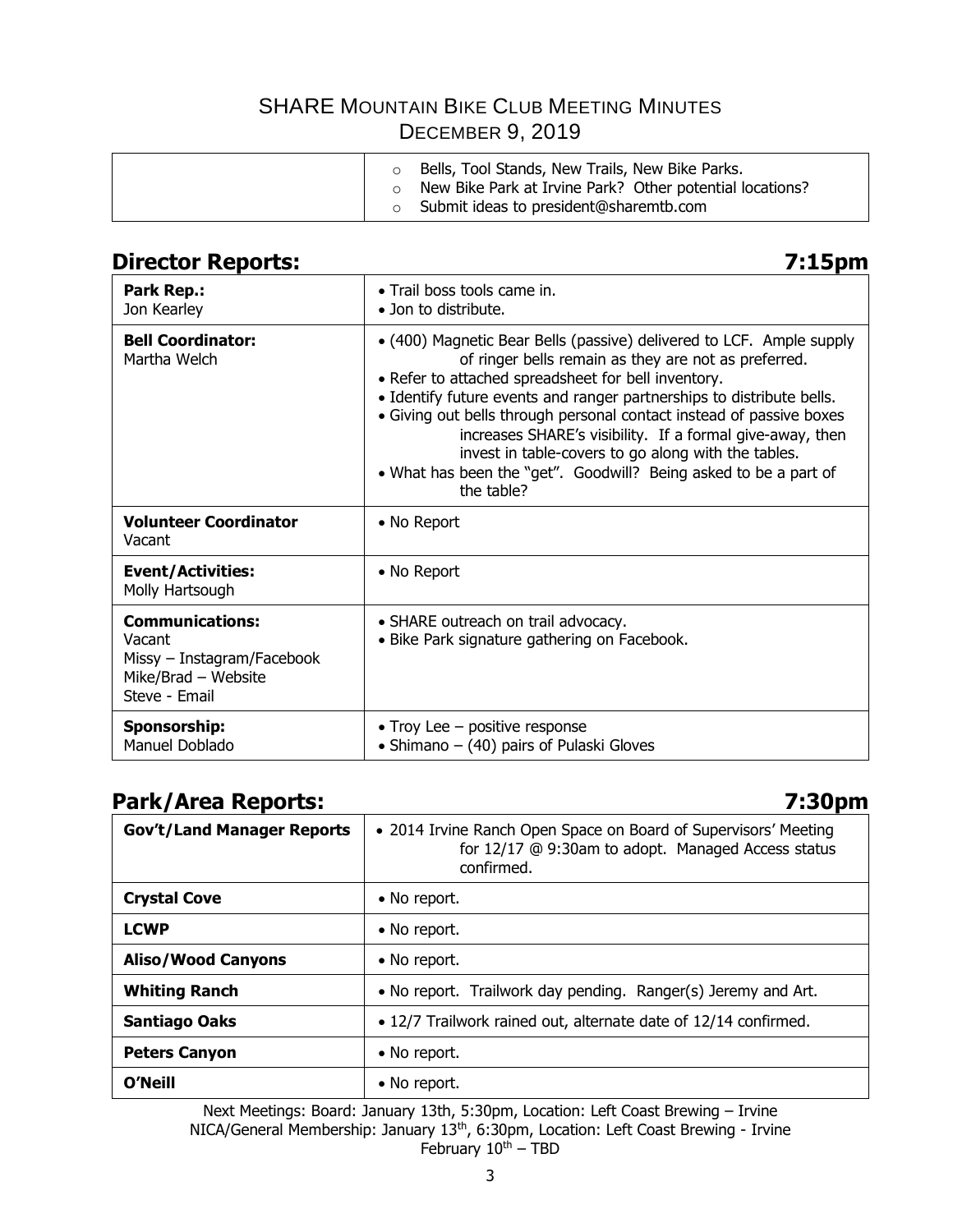| <b>IOSP/IRC</b>    | • No report. |
|--------------------|--------------|
| <b>Caspers</b>     | • No report. |
| <b>Chino Hills</b> | • No report. |
| <b>San Onofre</b>  | • No report. |
| <b>Other Areas</b> | • No report. |

# **Old Business: 7:45pm**

- 1. SHARE and NICA-Steve to reach out for January Meeting. If successful inviting NICA meeting, move Board Portion to 5:30pm at Left Coast and hold General Portion at 6:30pm.
- 2. Informational Post topics: A Racer's View (October)-Dan Eitman, Trail Work (November) by Jon Kearley. Forward to Mike Soursby for publications as a "Post", not a "Blog". See if we can do it without the middle-man.
- 3. SHARE sock purchase-pushback on the white…purchase on hold/pending.
- 4. New SHARE Trailer Storage Location-confirmed. Brad/Steve are holders of the Key FOB's.
- 5. CA MTB Coalition See President's Report.
- 6. Kyle and Megan would like to propose 5-Oaks trail adoption by Shimano. Pursue opportunities through LCF instead of SHARE and Aliso/Woods Rangers.

### **New Business: 7:50pm**

No New Business Agenda Items. Deferred to Roundtable.

### **Roundtable: 8:00pm**

- 1. Bike park budgeted for 2020, completion in 2021.
- 2. David Browning looking at synergies between ThinkMTB and SHARE.
- 3. SHARE's message and "why we're important" needs to be clarified and communicated.
- 4. Is the name "SHARE" relevant in today's environment?
- 5. Does the organization of SDMBA and its relationship to the social clubs work for SHARE and Orange County's environment?
- 6. Need more communication on the website to indicate how much we work.

## **Meeting Adjourned 8:18pm**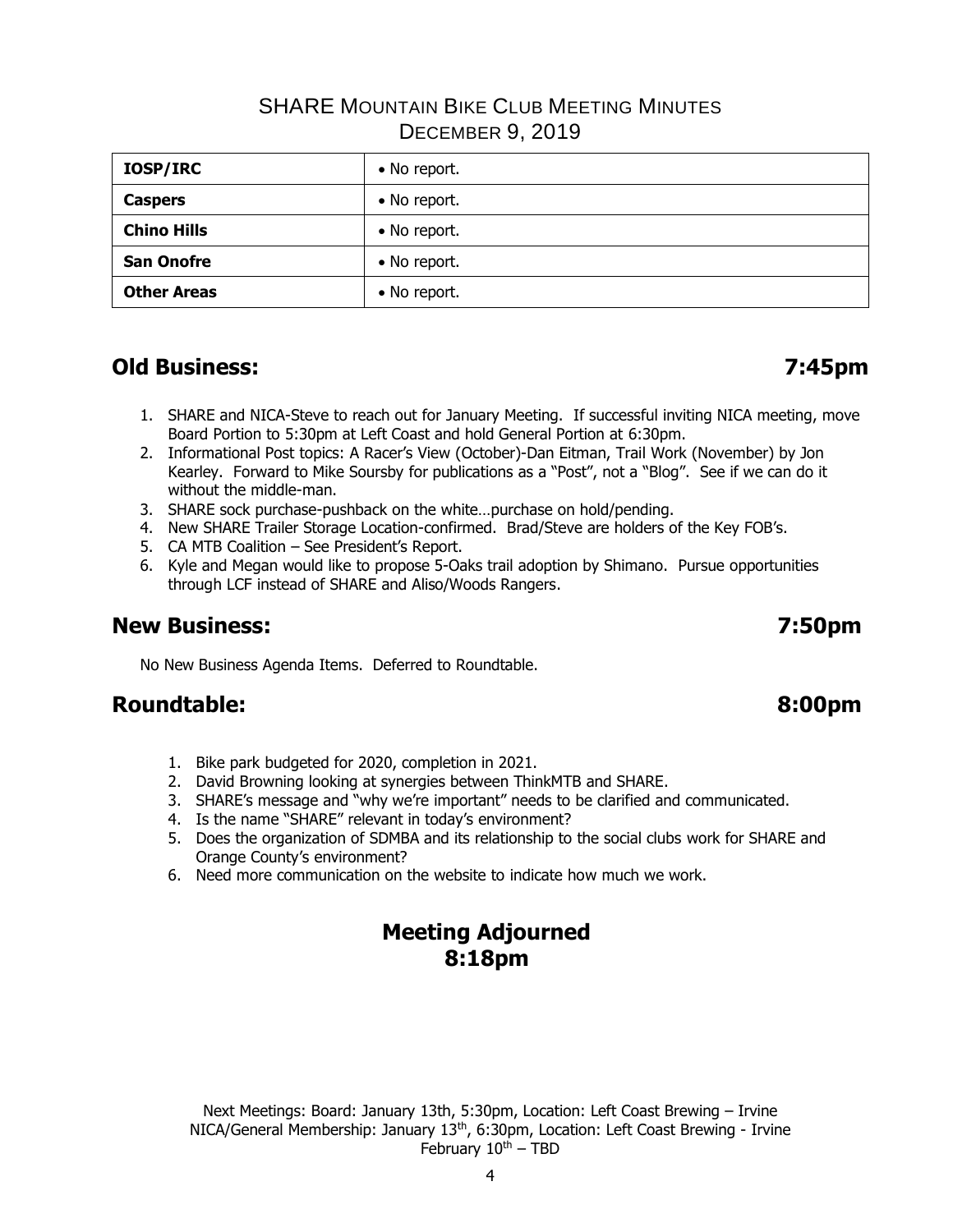#### **SHARE Mountain Bike Club**

December 2019 Financial Report - 12/9/2019



#### **Bank Account (BofA)**

| <b>DANK ACCOUNT (DOTA)</b> |                    |           |                |                                                                 |  |  |  |
|----------------------------|--------------------|-----------|----------------|-----------------------------------------------------------------|--|--|--|
| Date                       | Deposit<br>Expense |           | <b>Balance</b> | Note                                                            |  |  |  |
| 12/9/2019                  |                    |           | 5,320.72       |                                                                 |  |  |  |
| 12/9/2019                  |                    | 500.00    |                | Donation Revenue - Kevin and Michele Scott Giving Fund          |  |  |  |
| 12/3/2019                  | 250.00             |           |                | Trailer and Storage Expense - J&S RV Storage                    |  |  |  |
| 11/27/2019                 | 250.00             |           |                | Trailer and Storage Expense - J&S RV Storage - Deposit (1st Mo) |  |  |  |
| 11/27/2019                 | 62.00              |           |                | Trailer and Storage Expense - J&S RV Storage - Nov Rent         |  |  |  |
| 11/27/2019                 | 50.00              |           |                | Trailer and Storage Expense - J&S RV Storage - FOBs             |  |  |  |
| 11/25/2019                 | 142.21             |           |                | TW Expense - Sharkeys - CCSP                                    |  |  |  |
| 11/25/2019                 | 73.01              |           |                | TW Expense - Sharkeys - CCSP                                    |  |  |  |
| 11/13/2019                 |                    | 78.00     |                | Event Revenue - TAKMB Donations - Cash Donations                |  |  |  |
| <b>Totals</b>              | $827.22$ \$        | 578.00 \$ | 5,320.72       |                                                                 |  |  |  |

#### **Bank Account (BofA Savings) - Reserve Account**

| Date          | Expense | <b>Deposit</b> | <b>Balance</b>    | Note              |
|---------------|---------|----------------|-------------------|-------------------|
| 12/9/2019     |         |                | 11,574.03 Balance |                   |
| 11/10/2019    |         | 0.27           |                   | Income - Interest |
| <b>Totals</b> |         | 0.27           | 11,574.30         |                   |

#### **Bank Account (PayPal)**

| Date          | Expense | Deposit | Balance | Note                   |
|---------------|---------|---------|---------|------------------------|
| 12/9/2019     |         |         |         | 4.59 Balance           |
| 12/9/2019     |         |         |         | No activity this month |
| <b>Totals</b> |         |         | 4.59    |                        |

| <b>Totals</b>        | Expense |        | Deposit |                          | <b>Balance</b> |           |
|----------------------|---------|--------|---------|--------------------------|----------------|-----------|
| <b>BofA Checking</b> |         | 827.22 |         | 578.00                   |                | 5,320.72  |
| <b>BofA Savings</b>  |         | $\sim$ |         | 0.27                     |                | 11.574.30 |
| Paypal               |         | $\sim$ |         | $\overline{\phantom{a}}$ |                | 4.59      |
|                      |         | 827.22 |         | 578.27                   |                | 16,899.61 |

| Net Profit/(Loss) for Period | (248.95) |  |
|------------------------------|----------|--|
|                              |          |  |

| <b>Upcoming Significant Revenue</b> |  |
|-------------------------------------|--|
| N/A                                 |  |
|                                     |  |

| <b>Upcoming Significant Expenses</b> |  |  |
|--------------------------------------|--|--|
|                                      |  |  |
|                                      |  |  |

#### Summary

| <b>Unrestricted Funds</b> | N/A | 16.899.61 |  |  |
|---------------------------|-----|-----------|--|--|
| <b>Restricted funds</b>   |     |           |  |  |

#### Key Financial Points | SHARE MTB Board

- SHARE remains financially strong with \$16,899.61 in accounts and P/L for period was loss of \$248.95

- SHARE has \$11,574.30 in financial reserve

- Due to closing of MV RV Storage, moved trailer to J&S RV Storage in Orange. \$250 per month plus first month in deposit plus \$50 one time for FOBs

- CAMTB financial support: At \$5 per SHARE member, SHARE's current financial reserve can provide 10 years support at current membership levels

- Treasurer supports \$5 per member to CAMTB in 2019 and 2020. Payments to be made December 2019 and then in July 2020

- Treasurer supports 2 year CAMTB committement then approval by executive board in July 2021

- Need ideas for REI 2020 Grant. Preliminary is due in mid-January. Bells, Tool Stands, New Trails, Bike Parks ...

Next Meetings: Board: January 13th, 5:30pm, Location: Left Coast Brewing – Irvine NICA/General Membership: January 13<sup>th</sup>, 6:30pm, Location: Left Coast Brewing - Irvine February  $10^{th}$  – TBD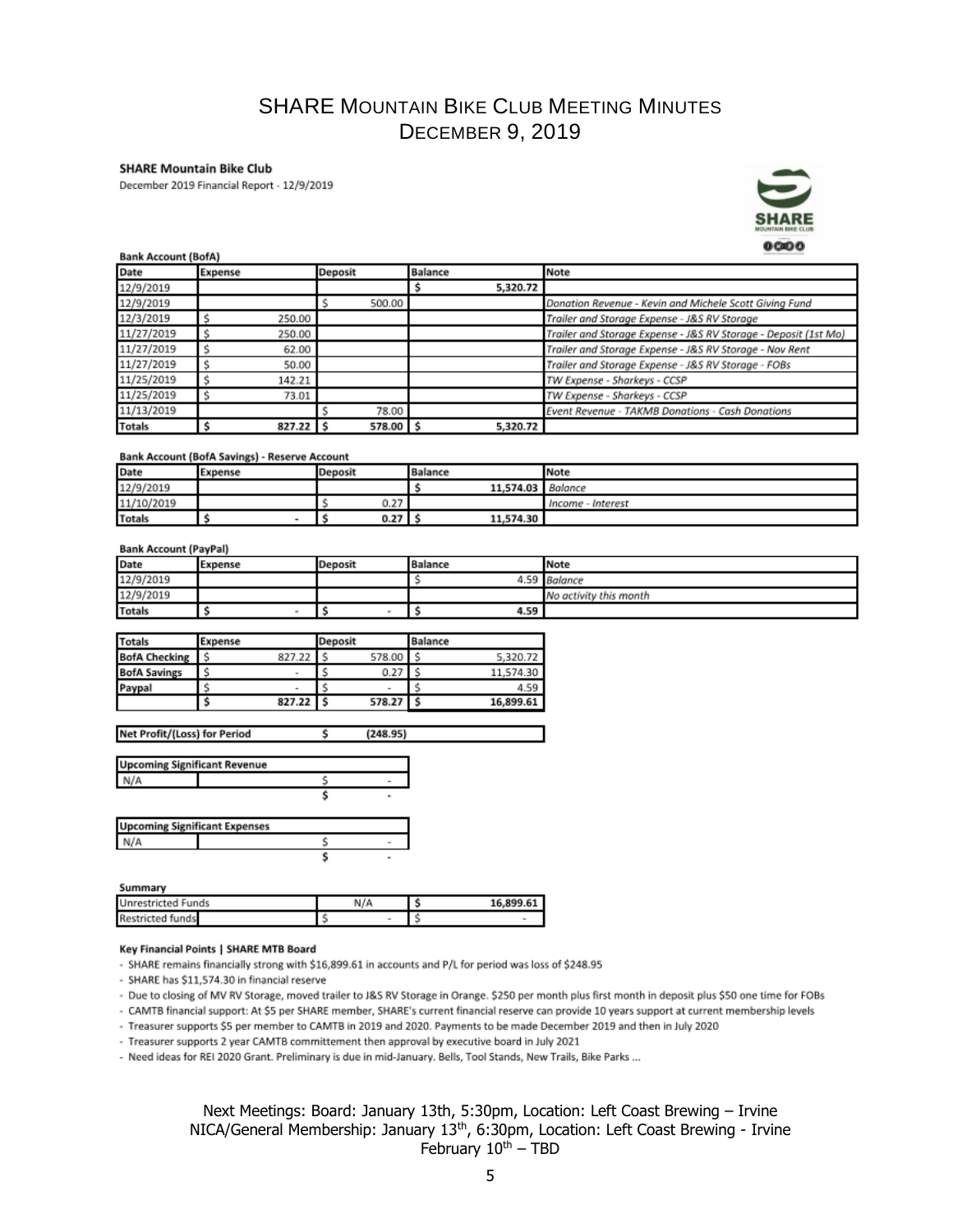# **Bike Bell Report**

|                    |            |                  |                                 | <b>Bike Bell Purchases</b>   |             |                       | 12/9/2019        |
|--------------------|------------|------------------|---------------------------------|------------------------------|-------------|-----------------------|------------------|
|                    |            |                  |                                 | Purchased by: SHARE MTB Club |             |                       |                  |
|                    |            |                  |                                 |                              |             |                       |                  |
|                    |            |                  | Passive Bells (Bear - Magnetic) |                              |             |                       |                  |
|                    |            |                  |                                 |                              |             |                       |                  |
|                    | # of Bells | <b>Unit Cost</b> | <b>Total Cost</b>               | Shipping                     | Total       | <b>Who Paid</b>       | Bell             |
| Date               | Purchased  | Each Bell        | of Bells                        | Cost                         | Cost        | For Bells             | Vendor           |
|                    |            |                  |                                 |                              |             |                       |                  |
| April, 2016        | 365        | \$1.37           | \$500.05                        | \$0.00                       | \$500.05    | SHARE                 | Coghlan's        |
|                    |            |                  |                                 |                              |             |                       | via SDMBA        |
| August, 2016       | 1,500      | \$1.37           | \$2,055.00                      | \$189.76                     | \$2,244.76  | SHARE                 | Coghlan's        |
|                    |            |                  |                                 |                              |             | (via REI Grant)       | No SDMBA         |
| August, 2017       | 1,806      | \$1.37           | \$2,474.22                      | \$163.00                     | \$2,637.22  | SHARE                 | Coghlan's        |
|                    |            |                  |                                 |                              |             |                       |                  |
| June, 2018         | 576        | \$1.37           | \$789.12                        | \$40.50                      | \$829.62    | SHARE                 | Coghlan's        |
| October, 2018      | 1,512      | \$1.37           | \$2,071.44                      | \$149.70                     |             | (SHARE Acct)<br>SHARE |                  |
|                    |            |                  |                                 |                              | \$2,221.14  | (via REI Grant)       | Coghlan's        |
| October, 2019      | 1,512      | \$1.37           | \$2,071.44                      | \$157.20                     | \$2,228.64  | SHARE                 | (SHARE Acct)     |
|                    |            |                  |                                 |                              |             | (SHARE Acct)          |                  |
|                    |            |                  |                                 |                              |             |                       |                  |
| <b>TOTAL</b>       | 7,271      |                  | \$9,961.27                      | \$700.16                     | \$10,661.43 |                       |                  |
|                    |            |                  |                                 |                              |             |                       |                  |
|                    |            |                  | <b>Active Bells (Ringer)</b>    |                              |             |                       |                  |
|                    |            |                  |                                 |                              |             |                       |                  |
|                    | # of Bells | <b>Unit Cost</b> | <b>Total Cost</b>               | Shipping                     | Total       | Who Paid              | Bell             |
| Date               | Purchased  | Each Bell        | of Bells                        | Cost                         | Cost        | <b>For Bells</b>      | Vendor           |
|                    |            |                  |                                 |                              |             |                       |                  |
| May, 2016          | 1,200      | \$0.00           | \$0.00                          | \$0.00                       | \$0.00      | Think MTB             | Internet         |
| April, 2017        | 508        | \$0.76           | \$386.08                        | \$0.00                       | \$386.08    | SHARE                 | Internet         |
|                    |            |                  |                                 |                              |             | (via REI Grant)       | (via M. Soursby) |
| Sept., 2017        | 800        | \$0.82           | \$656.00                        | \$0.00                       | \$656.00    | SHARE                 | Internet         |
|                    |            |                  |                                 |                              |             | (via REI Grant)       | (via M. Soursby) |
| April, 2018        | 500        | \$0.99           | \$495.00                        | \$0.00                       | \$495.00    | SHARE                 | Internet         |
|                    |            |                  |                                 |                              |             | (SHARE Acct.)         | (via M. Soursby) |
| Oct., 2018         | 500        | \$0.99           | \$495.00                        | \$0.00                       | \$495.00    | SHARE                 | Internet         |
|                    |            |                  |                                 |                              |             | (SHARE Acct.)         | (via M. Soursby) |
| Aug., 2019         | 600        | \$0.99           | \$594.00                        | $-548.00$                    | \$546.00    | SHARE                 | Internet         |
|                    |            |                  |                                 |                              |             | (SHARE Acct.)         | (via M. Soursby) |
| October, 2019      | 600        | \$1.07           | \$640.05                        | $-$ \$64.95                  | \$575.10    | SHARE                 | Internet         |
|                    |            |                  |                                 |                              |             | (SHARE Acct.)         | (via M. Soursby) |
|                    |            |                  |                                 |                              |             |                       |                  |
|                    |            |                  |                                 |                              |             |                       |                  |
| <b>TOTAL</b>       | 4,708      |                  | \$3,266.13                      | $-5112.95$                   | \$3,153.18  |                       |                  |
|                    |            |                  |                                 |                              |             |                       |                  |
| <b>GRAND TOTAL</b> | 11,979     |                  | \$13,227.40                     | \$587.21                     | \$13,814.61 |                       |                  |

Next Meetings: Board: January 13th, 5:30pm, Location: Left Coast Brewing – Irvine NICA/General Membership: January 13<sup>th</sup>, 6:30pm, Location: Left Coast Brewing - Irvine February 10<sup>th</sup> – TBD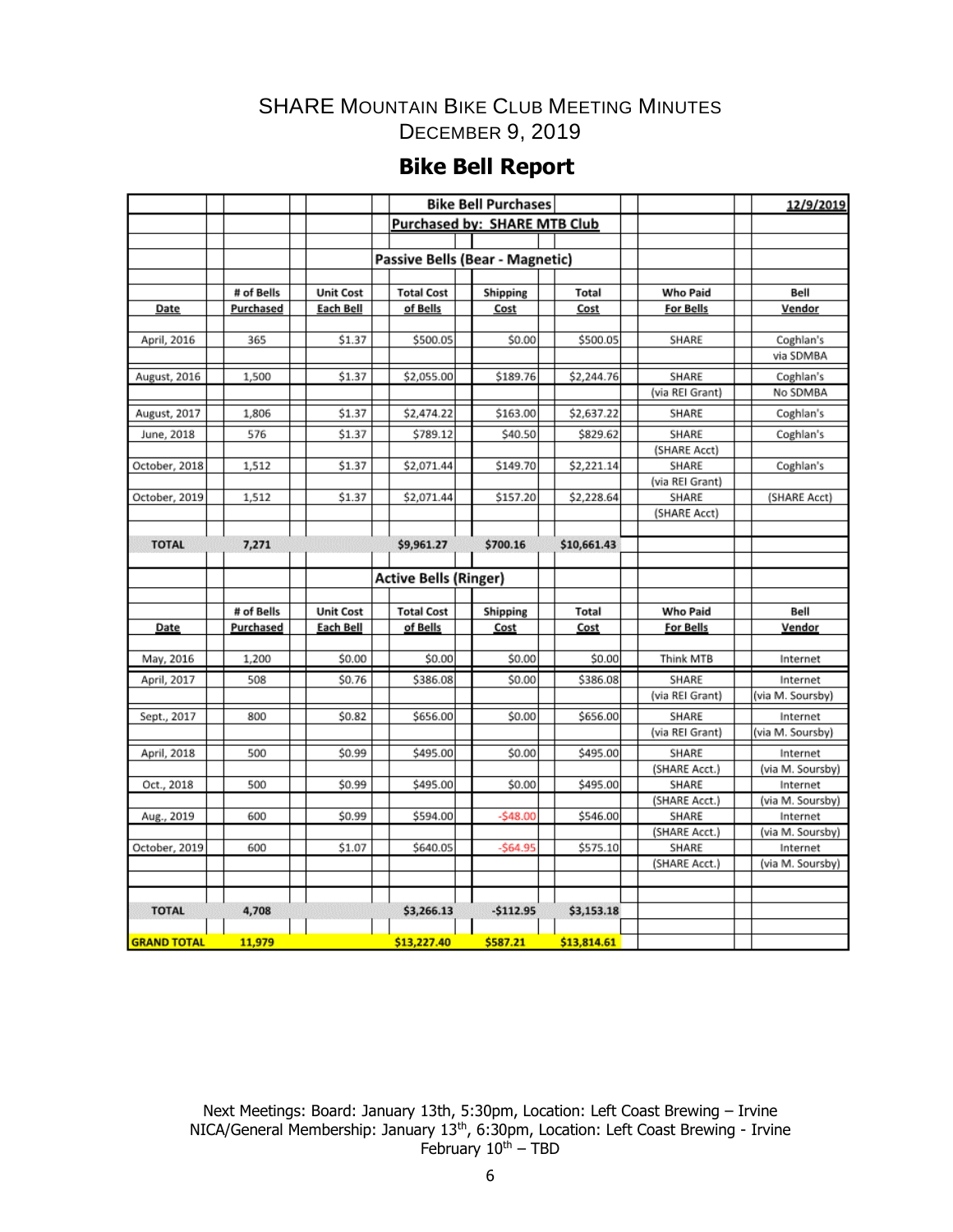|                                                                                                             |               | <b>Bike Bell Distribution - Individual Park Counts</b> |            |            |            |            |            |            |               |
|-------------------------------------------------------------------------------------------------------------|---------------|--------------------------------------------------------|------------|------------|------------|------------|------------|------------|---------------|
|                                                                                                             |               | As of:                                                 | 12/9/2019  |            |            |            |            |            |               |
|                                                                                                             | LCF           |                                                        | Whiting    |            |            |            |            |            |               |
|                                                                                                             | (LCWP &       |                                                        | Ranch      |            | O'Neill    |            | CCSP       |            | <b>Totals</b> |
|                                                                                                             | <b>AWCWP)</b> |                                                        |            |            |            |            |            |            |               |
|                                                                                                             |               | Date                                                   |            | Date       |            | Date       |            | Date       |               |
|                                                                                                             | # of Bells    | Issued                                                 | # of Bells | Issued     | # of Bells | Issued     | # of Bells | Issued     |               |
|                                                                                                             |               |                                                        |            |            |            |            |            |            |               |
| <b>Passive Bells:</b>                                                                                       |               |                                                        |            |            |            |            |            |            |               |
| SHARE MTB Club                                                                                              | 325           | May, 2016                                              | 500        | Dec., 2016 |            |            |            |            | 825           |
| SHARE MTB Club                                                                                              | 500           | Nov., 2016                                             | 100        | June, 2017 |            |            |            |            | 600           |
| SHARE MTB Club                                                                                              | 150           | Jan., 2018                                             |            |            |            |            |            |            | 150           |
| SHARE MTB Club                                                                                              |               |                                                        |            |            | 175        | Feb., 2018 |            |            | 175           |
| SHARE MTB Club                                                                                              | 375           | March, 2018                                            |            |            |            |            |            |            | 375           |
| SHARE MTB Club                                                                                              |               |                                                        | 250        | May, 2018  |            |            |            |            | 250           |
| SHARE MTB Club                                                                                              | 450           | Aug., 2018                                             |            |            |            |            |            |            | 450           |
| SHARE MTB Club                                                                                              | 325           | Sept., 2018                                            |            |            |            |            |            |            | 325           |
| SHARE MTB Club                                                                                              |               |                                                        | 200        | Nov., 2018 | 200        | Nov., 2018 |            |            | 400           |
| SHARE MTB Club                                                                                              |               |                                                        | 100        | Jan., 2019 | 100        | Jan., 2019 |            |            | 200           |
| SHARE MTB Club                                                                                              | 100           | June, 2019                                             |            |            |            |            |            |            | 100           |
| SHARE MTB Club                                                                                              |               |                                                        |            |            |            |            | 410        | Aug., 2019 | 410           |
| SHARE MTB Club                                                                                              | 400           | Nov., 2019                                             | 200        | Nov., 2019 |            |            |            |            | 600           |
| <b>Total Passive Bells:</b>                                                                                 | 2,625         |                                                        | 1,350      |            | 475        |            | 410        |            | 4,860         |
|                                                                                                             |               |                                                        |            |            |            |            |            |            |               |
| <b>Active Bells:</b>                                                                                        |               |                                                        |            |            |            |            |            |            |               |
| ThinkMTB Club<br>ThinkMTB Club                                                                              | 400<br>100    | May, 2016<br>Nov., 2016                                | 700        | Dec., 2016 |            |            |            |            | 1,100<br>100  |
| SHARE MTB Club                                                                                              | 150           | Jan., 2018                                             | 250        | May, 2017  |            |            |            |            | 400           |
| SHARE MTB Club                                                                                              |               |                                                        | 150        | Dec., 2017 |            |            |            |            | 150           |
| SHARE MTB Club                                                                                              |               |                                                        |            |            | 175        | Feb., 2018 |            |            | 175           |
| SHARE MTB Club                                                                                              | 125           | March, 2018                                            |            |            |            |            |            |            | 125           |
| SHARE MTB Club                                                                                              |               |                                                        | 250        | May, 2018  |            |            |            |            | 250           |
| SHARE MTB Club                                                                                              | 350           | Aug., 2018                                             |            |            |            |            |            |            | 350           |
| SHARE MTB Club                                                                                              | 225           | Sept., 2018                                            |            |            |            |            |            |            | 225           |
| SHARE MTB Club                                                                                              |               |                                                        | 100        | Nov., 2018 | 100        | Nov., 2018 |            |            | 200           |
| SHARE MTB Club                                                                                              |               |                                                        | 100        | Jan., 2019 | 100        | Jan., 2019 |            |            | 200           |
| SHARE MTB Club                                                                                              | 50            | June, 2019                                             |            |            |            |            |            |            | 50            |
| SHARE MTB Club                                                                                              |               |                                                        |            |            |            |            | 350        | Aug., 2019 | 350           |
| SHARE MTB Club                                                                                              |               |                                                        | 200        | Nov., 2019 |            |            |            |            | 200           |
| SHARE MTB Club                                                                                              |               |                                                        |            |            |            |            |            |            |               |
| <b>Total Active Bells:</b>                                                                                  | 1,400         |                                                        | 1,750      |            | 375        |            | 350        |            | 3,875         |
|                                                                                                             |               |                                                        |            |            |            |            |            |            |               |
|                                                                                                             |               |                                                        |            |            |            |            |            |            |               |
| <b>Grand Total</b>                                                                                          | 4,025         |                                                        | 3,100      |            | 850        |            | 760        |            | 8,735         |
| (Both Bells)                                                                                                |               |                                                        |            |            |            |            |            |            |               |
| Note: Bike Bells (both Passive and Active) are also distributed informally at miscellaneous events such as: |               |                                                        |            |            |            |            |            |            |               |
| Take A Kid Mountain Biking; Acorn Day (O'Neill Park); SHARE Poker Ride; NICA races; Bike Festivals          |               |                                                        |            |            |            |            |            |            |               |

Next Meetings: Board: January 13th, 5:30pm, Location: Left Coast Brewing – Irvine NICA/General Membership: January 13<sup>th</sup>, 6:30pm, Location: Left Coast Brewing - Irvine February 10<sup>th</sup> – TBD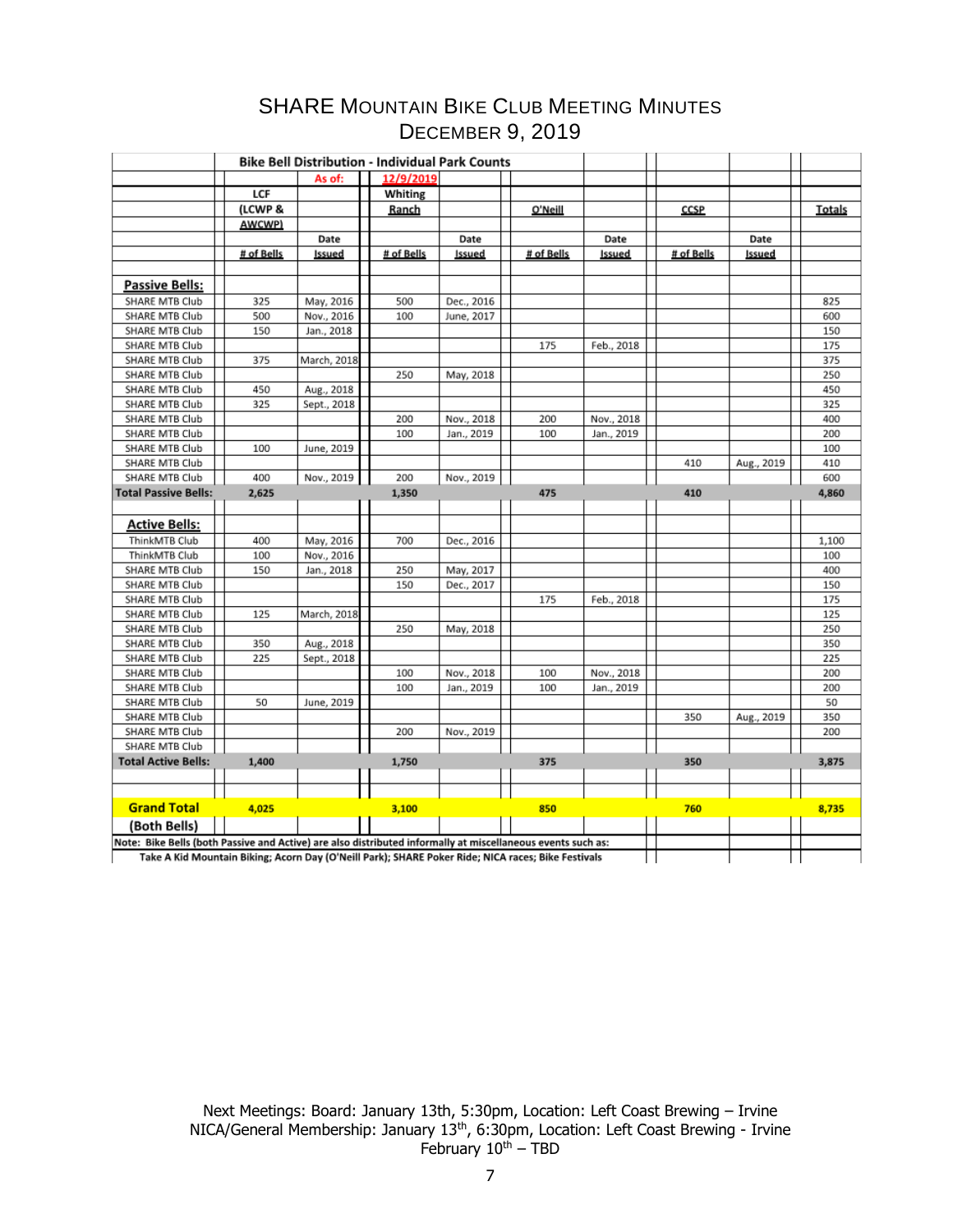|                      | Purchased Bells Versus Distributed Bells                                                                    |           |                               |       |                             |
|----------------------|-------------------------------------------------------------------------------------------------------------|-----------|-------------------------------|-------|-----------------------------|
|                      | <b>Rough Estimates - Due to Distribution at Miscellaneous Events</b>                                        |           |                               |       |                             |
|                      |                                                                                                             |           |                               |       |                             |
|                      | As of:                                                                                                      | 12/9/2019 |                               |       |                             |
|                      |                                                                                                             |           |                               |       |                             |
|                      |                                                                                                             |           |                               |       |                             |
|                      | <b>Total # Purchased</b>                                                                                    |           | <b>Total # Distributed</b>    |       | <b>Difference</b>           |
|                      |                                                                                                             |           |                               |       | (Estimated Bells Remaining) |
|                      |                                                                                                             |           |                               |       |                             |
|                      |                                                                                                             |           |                               |       |                             |
| Passive Bells:       | 7,271                                                                                                       |           | 4,860                         |       | 2,411                       |
|                      |                                                                                                             |           |                               |       |                             |
| <b>Active Bells:</b> | 4,708                                                                                                       |           | 3,875                         |       | 833                         |
|                      |                                                                                                             |           |                               |       |                             |
| <b>Grand Total</b>   |                                                                                                             |           |                               |       |                             |
|                      | 11,979                                                                                                      |           | 8,735                         |       | 3,244                       |
|                      |                                                                                                             |           |                               |       | <b>High estimate</b>        |
|                      |                                                                                                             |           |                               |       | <b>Actual is Lower</b>      |
|                      |                                                                                                             |           |                               |       | due to distribution         |
|                      |                                                                                                             |           |                               |       | at miscellaneous events     |
|                      |                                                                                                             |           | <b>ACTUAL COUNT:</b>          |       |                             |
|                      |                                                                                                             | As of:    | 12/9/2019                     | 2,822 |                             |
|                      |                                                                                                             |           |                               |       |                             |
|                      |                                                                                                             |           | <b>Difference of Estimate</b> |       |                             |
|                      |                                                                                                             |           | <b>Versus Actual</b>          | 422   |                             |
|                      |                                                                                                             |           | $(3,644 - 2,822)$             |       |                             |
|                      |                                                                                                             |           |                               |       |                             |
|                      |                                                                                                             |           |                               |       |                             |
|                      |                                                                                                             |           |                               |       |                             |
|                      | Note: Bike Bells (both Passive and Active) are also distributed informally at miscellaneous events such as: |           |                               |       |                             |

Next Meetings: Board: January 13th, 5:30pm, Location: Left Coast Brewing – Irvine NICA/General Membership: January 13<sup>th</sup>, 6:30pm, Location: Left Coast Brewing - Irvine February 10<sup>th</sup> – TBD